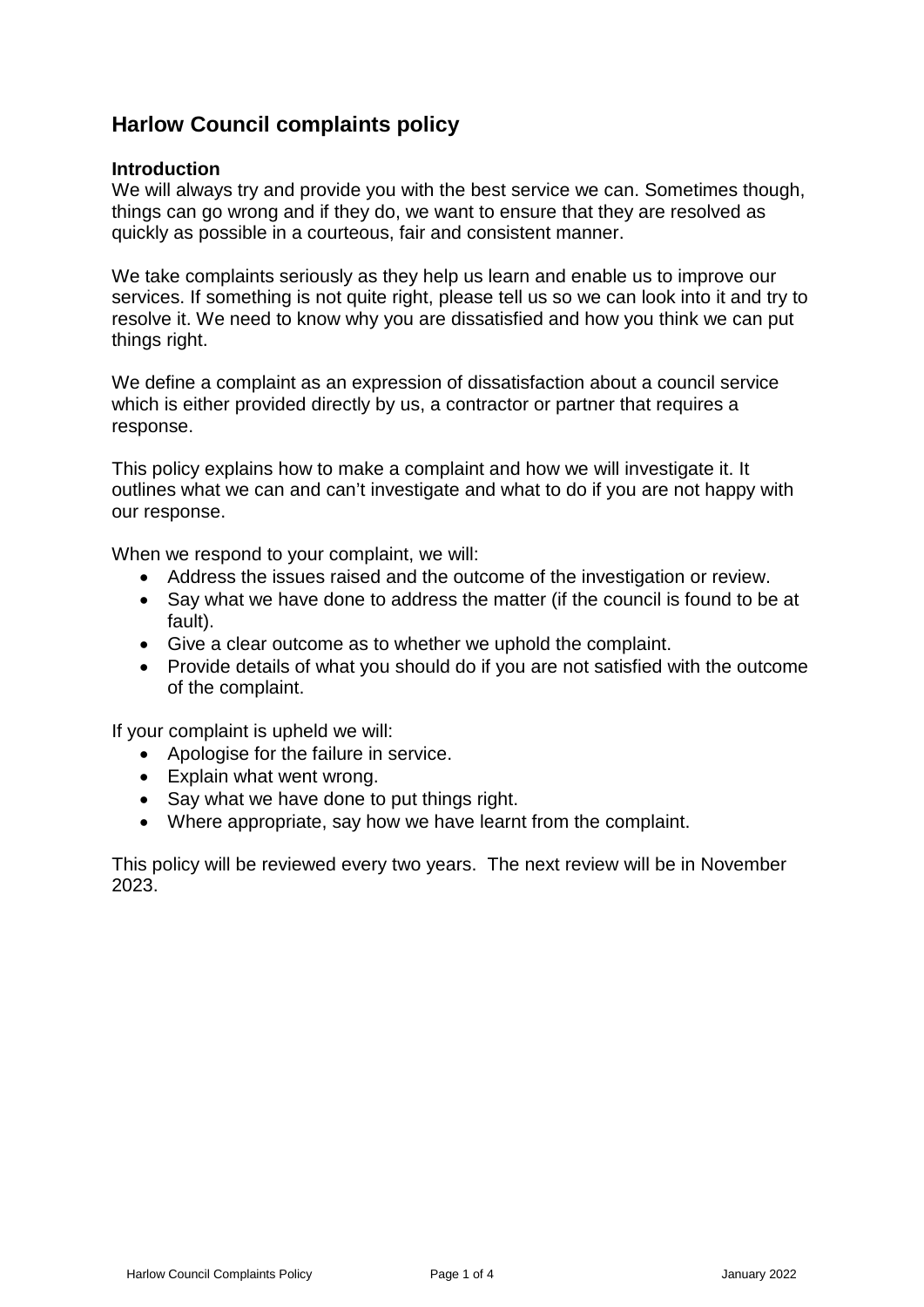# **How to complain**

We have a two stage process to ensure that all complaints are looked into thoroughly. All complaints should be made through Contact Harlow. This can be done through our website, by email, phone, letter or by calling in person.

We will help customers make their complaint through one of the methods described above and progress through the stages if required.

If your complaint is something we can't investigate then we will tell you. You can see examples at the end of this policy.

Regardless of the point of access, any complaints will be dealt with at the lowest stage possible unless there is good reason to escalate it to the next stage.

#### **Stage one – Service Manager**

If you are unhappy with any service you have received from Harlow Council, you should complain to Contact Harlow who will pass your complaint to the senior manager of the service you originally dealt with. They have the authority to resolve most problems.

You will need to tell us what is wrong and what you think can be done to put it right.

We will acknowledge your complaint within three working days, give you a reference number, tell when you can expect a full reply and who is dealing with the complaint.

You should get a full response within a maximum of 10 working days. If for any reason this is not possible, we will tell you.

#### **Stage two – Assistant Director**

If within 28 days you are unhappy with the response at stage one, you should go back to Contact Harlow to start the second and final stage of the process. Your complaint will be passed to an Assistant Director who will review the response given and outline their findings to you.

You will need to tell us what is wrong, why the response you received to the stage one complaint didn't resolve the issue and what you think can be done to put it right.

We will acknowledge your complaint within three working days, give you a reference number, tell when you can expect a full reply and who is reviewing the complaint.

You should get a full response within a maximum of 15 working days. If for any reason this is not possible, we will tell you.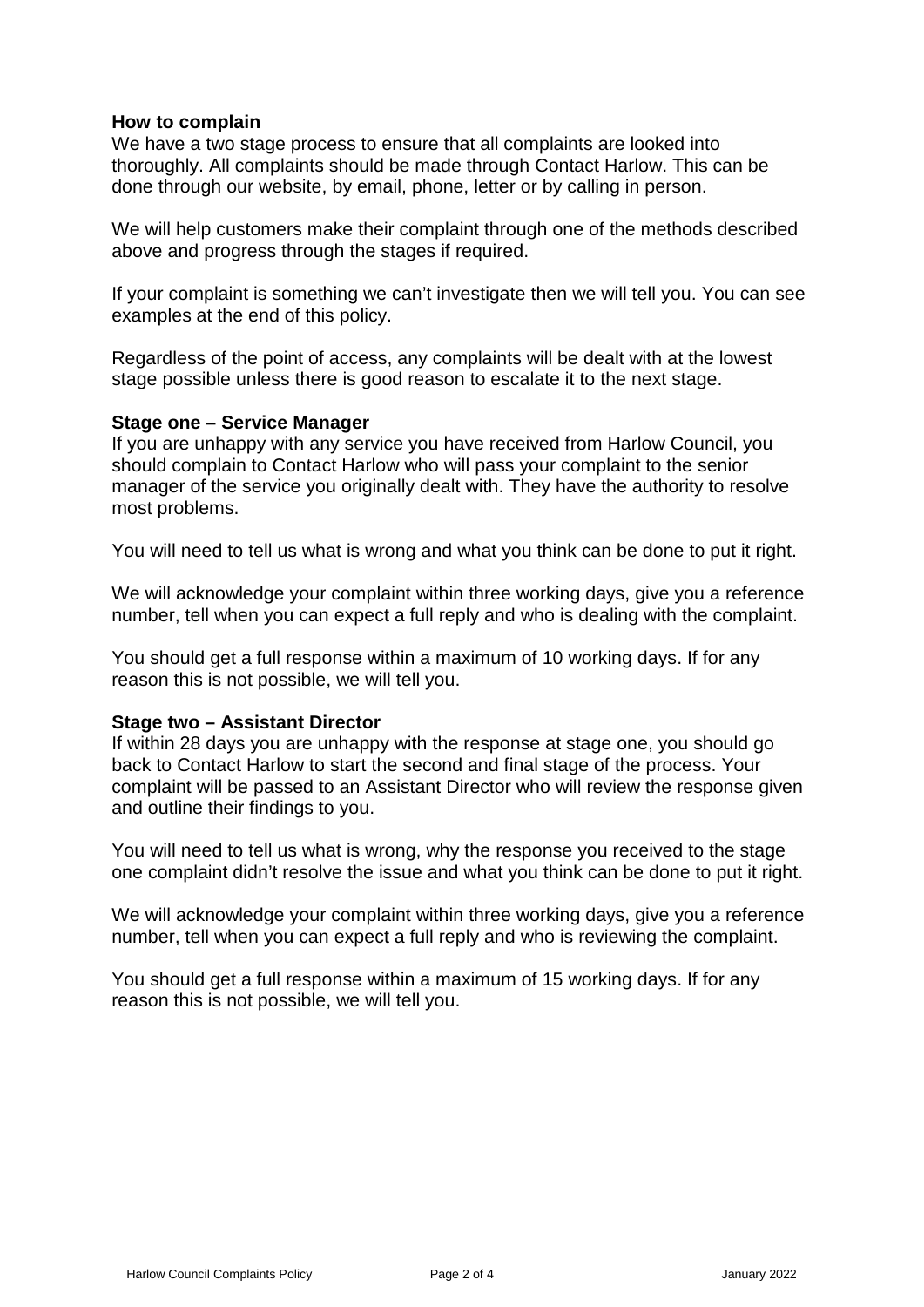# **Further help**

If you have exhausted our process and you remain dissatisfied, you can approach the Local Government and Social Care Ombudsman or Housing Ombudsman depending on the nature of your complaint. They would expect people contacting them to have made use of the council's two stage complaints process first. We will advise you how to do this when we reply to you.

At any stage you may refer your complaint to your local councillor or MP. They may help resolve your complaint, however they are subject to the normal workings and timescales. Details of how to contact your local councillor or MP can be found on our website.

#### **Persistent and vexatious complaints**

We aim to deal with complaints fairly and in line with our Complaints Policy. Occasionally, some individuals demonstrate unreasonable behaviour (thoughtless or persistent complaints or complaints made in a threatening way).

Should a complaint be considered to be without foundation and deliberately repetitious or vexatious then the council's separate 'persistent and vexatious complaints policy' may be applied.

# **Getting help with complaints or appeals**

If you would like someone to help with your complaint or to speak on your behalf at an appeal, please speak to a Customer Advisor who will give you details of organisations that can help you. In the matter of housing cases, you may want to appoint an advocate from the tenants and leaseholders' group to help. For further details please speak to a Customer Advisor.

#### **Useful contact details**

| <b>Contact Harlow</b>   | <b>Local Government and</b>       |
|-------------------------|-----------------------------------|
| <b>Civic Centre</b>     | <b>Social Care Ombudsman</b>      |
| The Water Gardens       | Telephone: 0300 061 0614          |
| Harlow, Essex           | Web: www.lgo.org.uk               |
| <b>CM20 1WG</b>         |                                   |
|                         | <b>Housing Ombudsman</b>          |
| Telephone: 01279 446655 | Telephone: 0300 111 3000          |
| Web: www.harlow.gov.uk  | Web: www.housing-ombudsman.org.uk |
|                         |                                   |